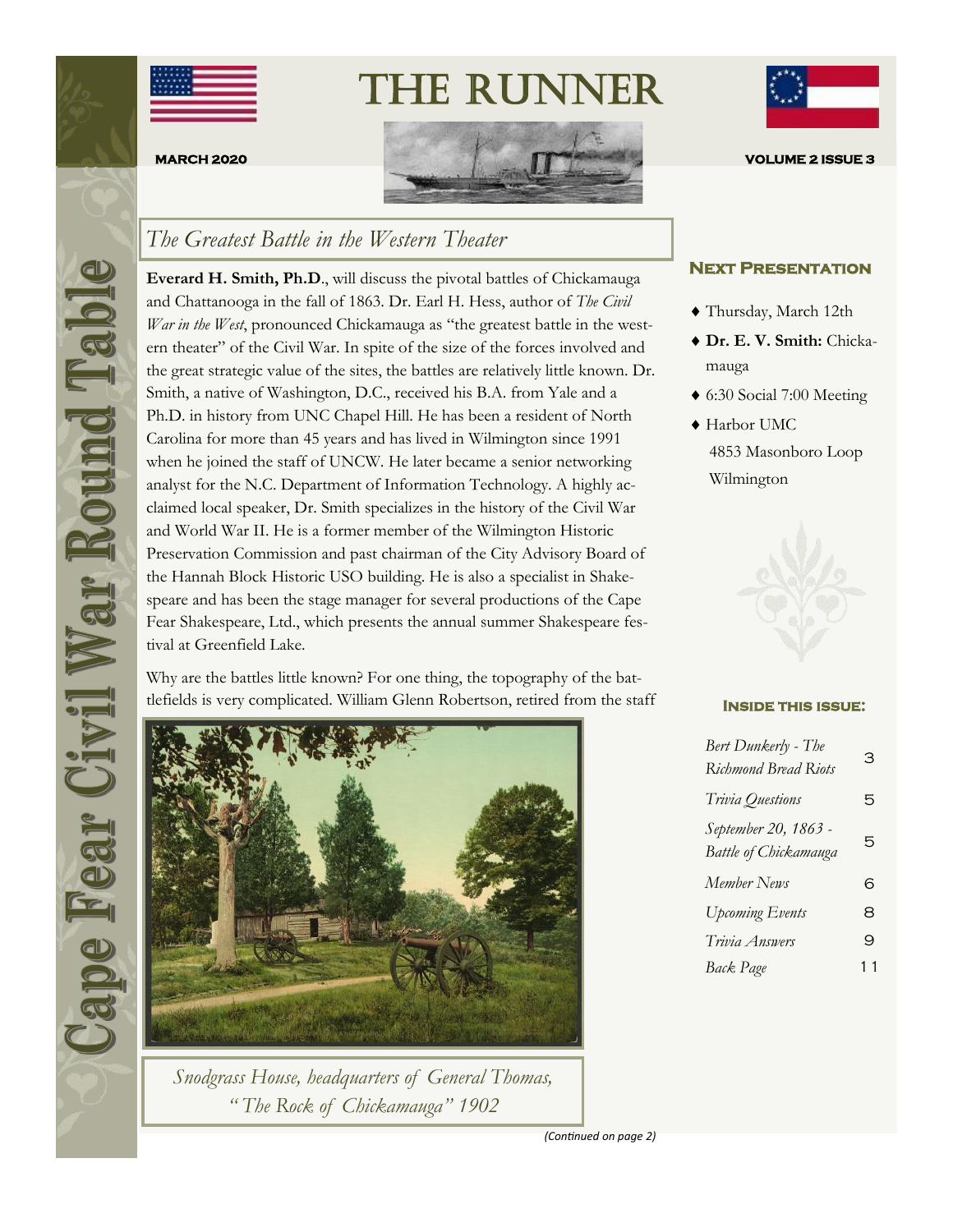

*The Greatest Battle in the Western Theater, cont.*

of the US Army Command and General Staff College at Ft. Leavenworth, KS, wrote that at Chickamauga "the woods limited maximum visibility to 150 yards…and made it almost impossible to control linear battle formations. Similarly, the terrain provided few fields of fire to the armies' artillerymen." Additionally, both commanders were ultimately relieved and came down through history as failures.

General Braxton Bragg, who would later preside over the fall of Wilmington in 1865, commanded the Confederate Army of Tennessee. Maneuvered out of Chattanooga and into nearby northwestern Georgia, he gathered reinforcements and struck the Union Army of the Cumberland commanded by Major General William S. Rosecrans.

The Battle of Chickamauga on September 18-20, 1863, resulted in more than 34,000 casualties to the two armies and saw the Union forces nearly destroyed. Yet a little more than a month later, a reinforced Union army now led by Major General Ulysses S. Grant, routed Bragg's forces and pushed them back into north Georgia opening the road to Atlanta.



*Lithograph showing Confederate attack at Chickamauga 1890*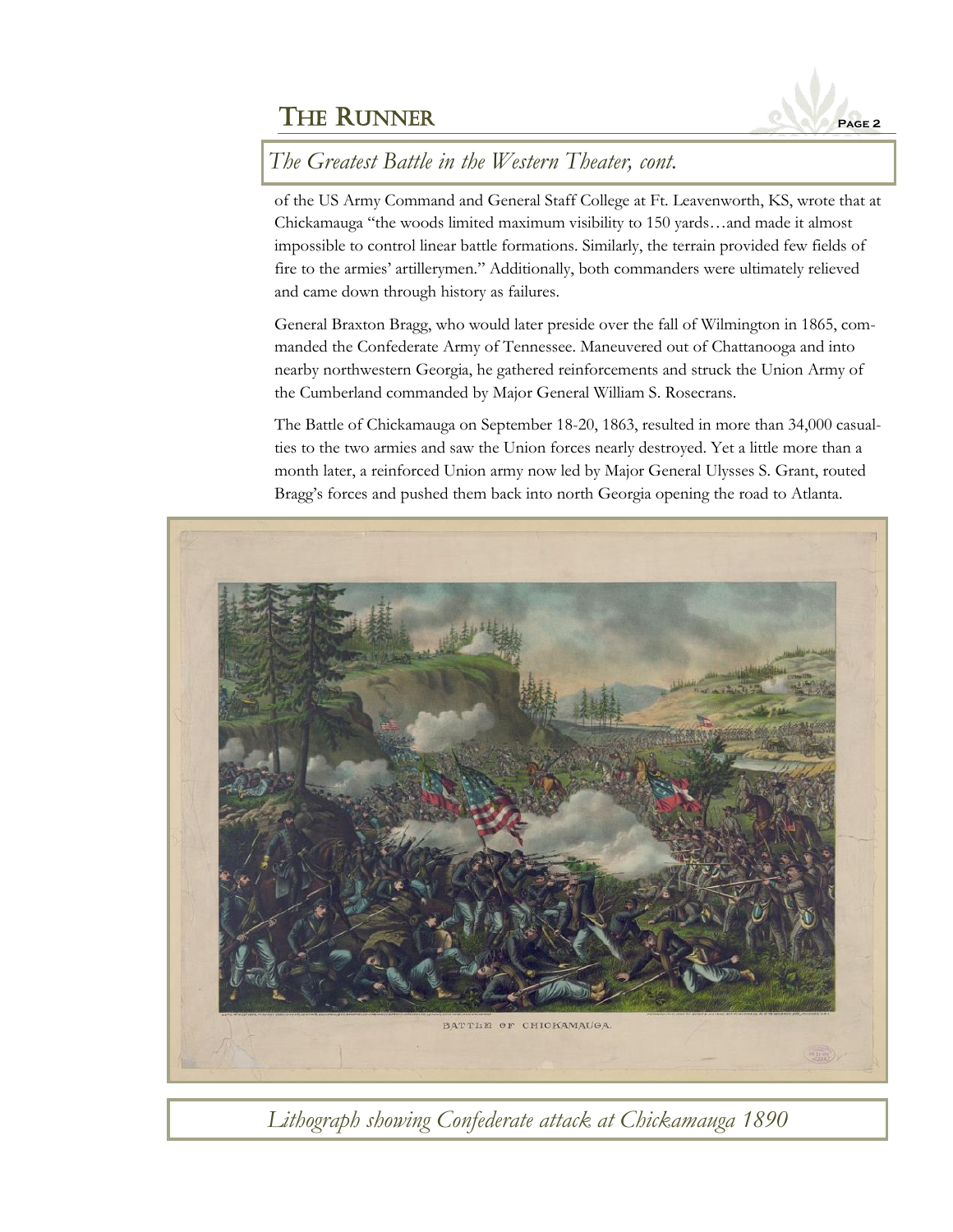# **THE RUNNER**



## *Richmond Bread Riot - Presented by Bert Dunkerly*

On the mild evening of February 13, more than 40 members of the Cape Fear Civil War Round Table assembled at Harbor Church in Wilmington to learn about the Richmond Bread Riot, declared the "largest antiwar demonstration in the Confederacy."

Historian, author and National Park Service Ranger **Bert Dunkerly** presented a fact-filled, illuminating story of the home front in the Civil War. A ranger at Richmond National Battlefield Park, Bert mapped the route of the riot and showed "then-and-now" photographs of the important sites, such as stores looted by the rioters.

Setting the stage, we learned that Richmond's population had ballooned from about 38,000 residents in 1861 to an estimated 100,000 in 1863. Soldiers, bureaucrats, industrial workers, refugees all poured into the Confederate capital and, yet, the police force numbered 26 officers.

Bacon rose from about 12 cents a pound to \$1. Coffee skyrocketed from 12 cents a pound to \$5. The Confederate government tried to control the prices charged to the government but merchants charged civilians whatever the market would bear. Bad winter weather, conscription, and unsafe working conditions all contributed to a situation in which people were unable to buy essential food, clothing, and fuel.

This powder keg erupted in the spring of 1863. Mary Jackson, a produce seller at the 1st Market had called a meeting the previous night and dissatisfied residents assembled at George Washington's statue on April 3, 1863. Moving from the statue to the nearby Governor's Mansion, the group sought a meeting with Governor John Letcher. He ignored them and they then headed toward the stores and markets of old Richmond.

Confederate diarist John Jones estimated the crowd at more than 1,000 and it grew during the day as they marched through downtown Richmond, breaking into stores and taking whatever they wanted. A jewelry store was looted as well as other stores selling necessary items such as shoes. Many were armed, and police and militia sent to try to restore control could only arrest those who separated themselves from the crowd.

At Cary and 14th Street, Mayor Joseph Mayo called on the rioters to disperse. He was ignored. Observers described the marchers—mostly women—as acting with "terrible earnestness." Some called them "Amazonian."

Confederate President Jefferson Davis, accompanied by Gov. Letcher, stopped them at around 15th and Main and gave them five minutes to disperse or be fired upon by the militia.

The crowd then dispersed and 43 women and 25 men were arrested. According to our speaker, neighbors turned in neighbors and many were sent to the penitentiary. The incident illustrated the class and ethnic divisions in the society of Richmond, as many well-to-do observers seemed to feel that the rioters were not really affected by the inflation and lack of food stuffs. Some described the rioters as "Irish and Yankee hags."



*Bert Dunkerly engaging members of the Cape Fear Civil War Round Table*

In 1863, women took to the streets in order to protest a lack of resources including flour and bread - in the capital of the Confederacy.

During the Civil War. Southerners were generally capable of producing enough food: however, distributing the resources could become extremely difficult.

The government tried to send as much food as possible to the soldiers. When battles raged in Virginia, local sources for grain were quickly exhausted.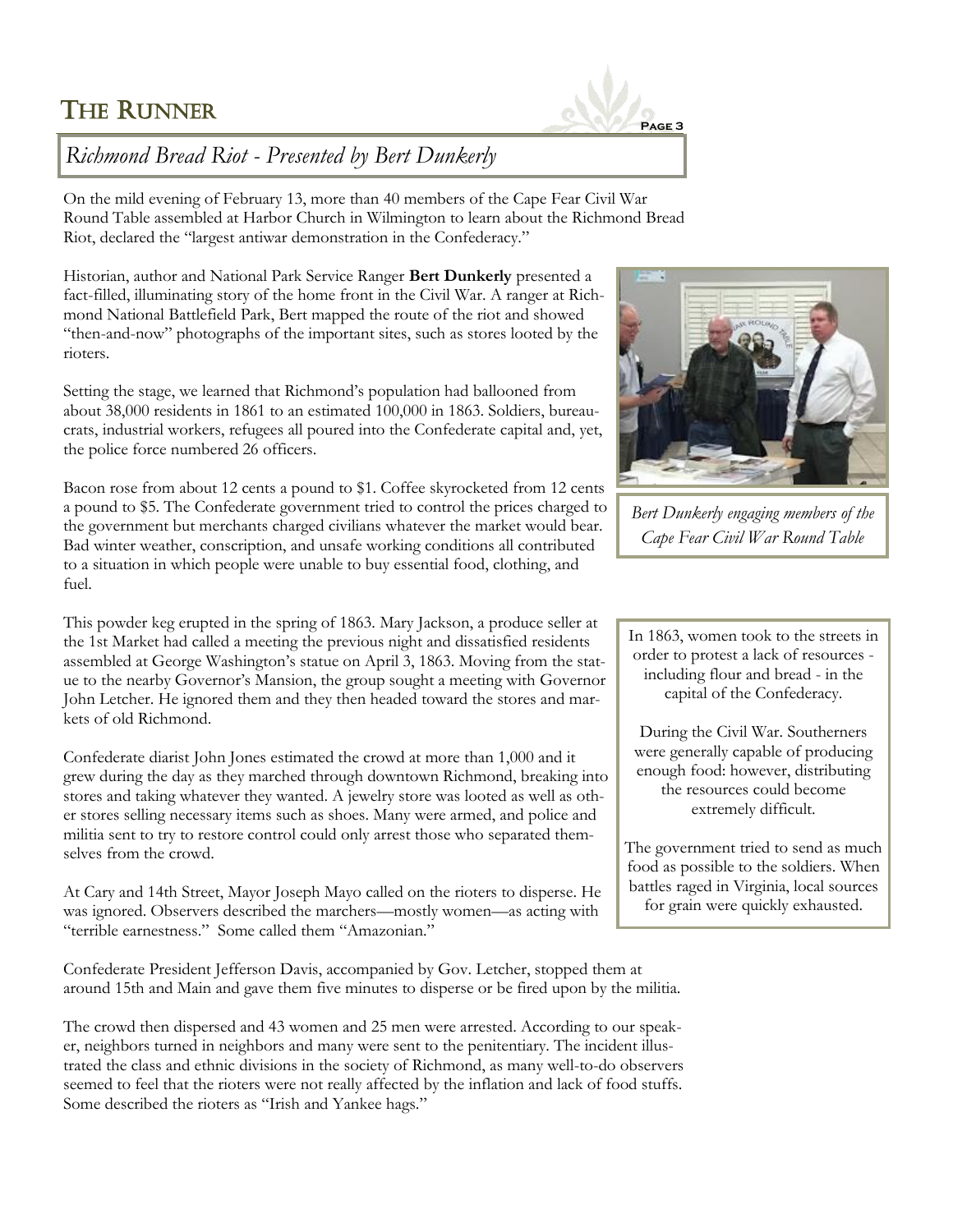

*Richmond Bread Riot - Presented by Bert Dunkerly, cont.*



The Mobile Bread Riot was spurred by drastic food shortages during the Civil War. Mobile, Mobile County, September 4, 1863

Similar riots occurred in other southern cities, including Salisbury, N.C. After the riots, the government took some steps to set up a system of relief for the families of soldiers and to reduce food prices.

The story was largely untold in the years after the war but the newspaper accounts, court documents and personal accounts ensured that the events would not be lost to history.

#### **Collapse of the Southern Economy**

Inflation spiraled into a situation of hyperinflation, in which the value of the Confederate dollar dropped rapidly, sometimes even from hour to hour.

Meanwhile, because of drought conditions, food became scarce in some areas. In 1863, things got so bad that a group of Virginians, many of them women, looted the Confederate capital in the **Richmond Bread Riots**, searching for food and taking out their frustration on their government.

## *Trivia Questions*



- 1. Who was the first black war correspondent?
- 2. Who was the youngest general in the Civil War?
- 3. How many times was Oliver Wendell Holmes, Jr. wounded during the Civil War?
- 4. Which US Senator had sons fighting on both sides of the war?
- 5. Which battle took place at the "River of Death"?

Answers on page 9

#### March 11, 1862

In Richmond, President Davis refused to accept the reports of Brigadier Generals Floyd and Pillow, who fled Fort Donelson before the surrender. Both officers were relieved from command.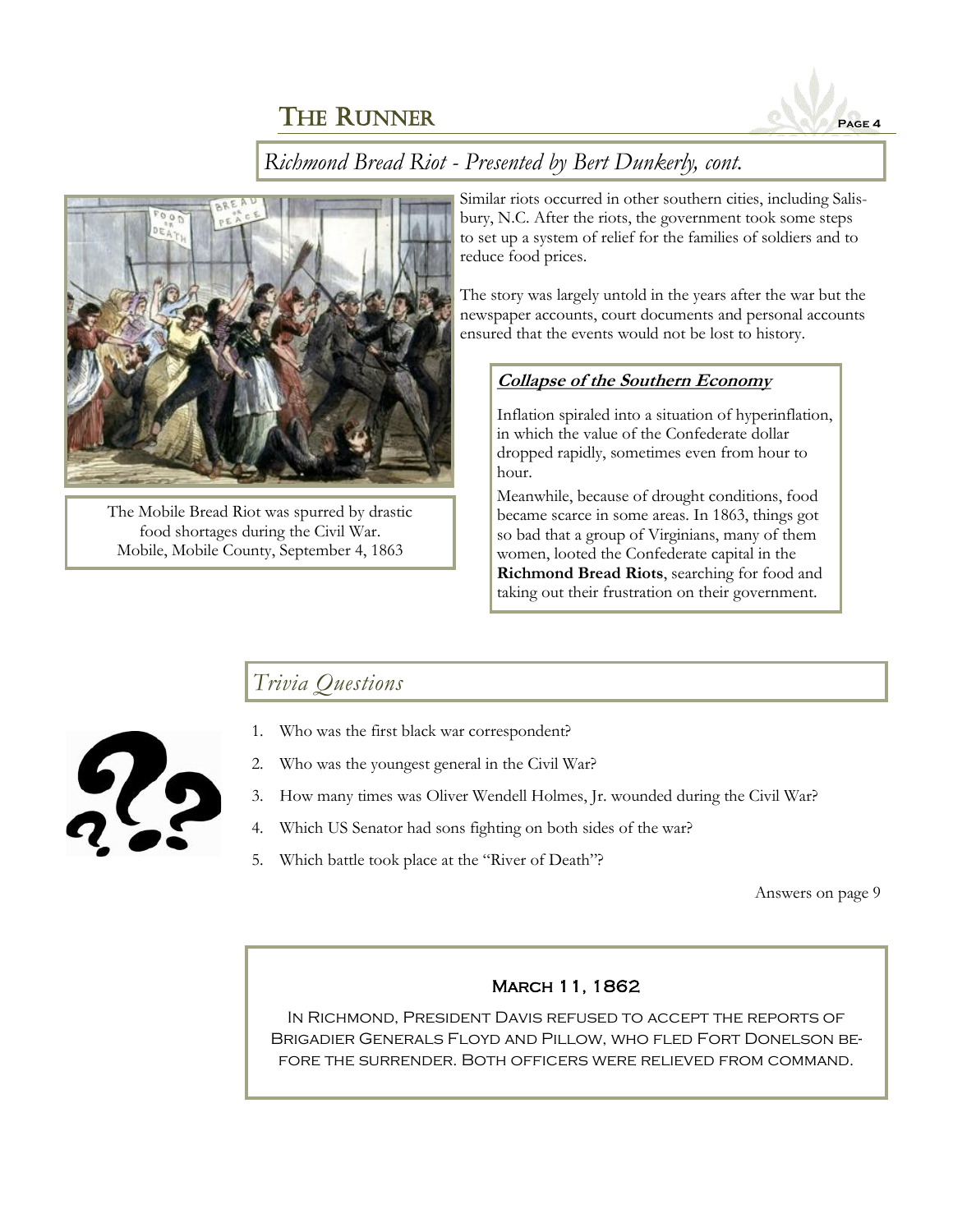

## *September 20, 1863 - Battle of Chickamauga, Second Day*

#### Except from *The Civil War Day-by-Day, An Almanac 1861-1865* by E. B. Long

Daybreak on this fall Sunday in the Georgia woods was supposed to see the Confederate drive renewed from the right, commanded by Polk. Then other divisions were to join in. There was no attack until about 9:30am, when Breckenridge's division moved forward. The Union left under Thomas fell back, but held at the breastworks. Neither side gained or lost much from the heavy Confederate attacks until shortly before noon. Longstreet came in opposite the Federal Center, to find that by a blunder of orders Thomas J. Wood's Union division had been pulled out and left a gap in the Northern line. Longstreet hit, driving two divisions away, thus cutting the Federal line and causing a major portion of it to flee in considerable disorder. Rosecrans, McCook, and Crittenden were caught up in the retreat toward Chattanooga. Only Thomas' corps, aided by a few units, remained.

Thomas managed to form a new line on a rounded eminence know as Snodgrass Hill. Here the Federals held through the afternoon, repelling assault after assault. Thomas' men and fragments of other units joined later by Gordon Granger's reserve, fought a great defensive battle which later earned for Thomas his famous nickname "Rock of Chickamauga." For a while it seemed as if Confederates would take the hill, so furious and desperate were the charges. However, there were not enough Confederate reinforcements. They fought until night, when, obeying orders, Thomas withdrew toward Rossville and the mountain gaps that led to Chattanooga. Splendid as the Union defensive was, the battle was a great Confederate tactical victory.

The estimated figures are:

|                         | <b>Federal Effectives</b> | Confederates |
|-------------------------|---------------------------|--------------|
|                         | 58,000                    | 66,000       |
| Killed                  | 1,657                     | 2,312        |
| Wounded                 | 9,756                     | 14,674       |
| Missing                 | 4,757                     | 1,468        |
| Total Casualties 16,170 |                           | 18,454       |

The casualty rate on both sides was about 28 percent. A dispatch from General Rosecrans increased President Lincoln's anxiety for further details.



Thomas John Wood was a career United States Army officer. He served in the Mexican– American War and as a Union general during the American Civil War. During the Mexican –American War, Wood served on the staff of General Zachary Taylor, and later joined the 2nd Dragoons.

Born: Sept. 25, 1823 Munfordville, KY Education: US Military Academy Died: Feb. 26, 1906 Dayton, OH Buried: West Point Cemetery, West Point, NY

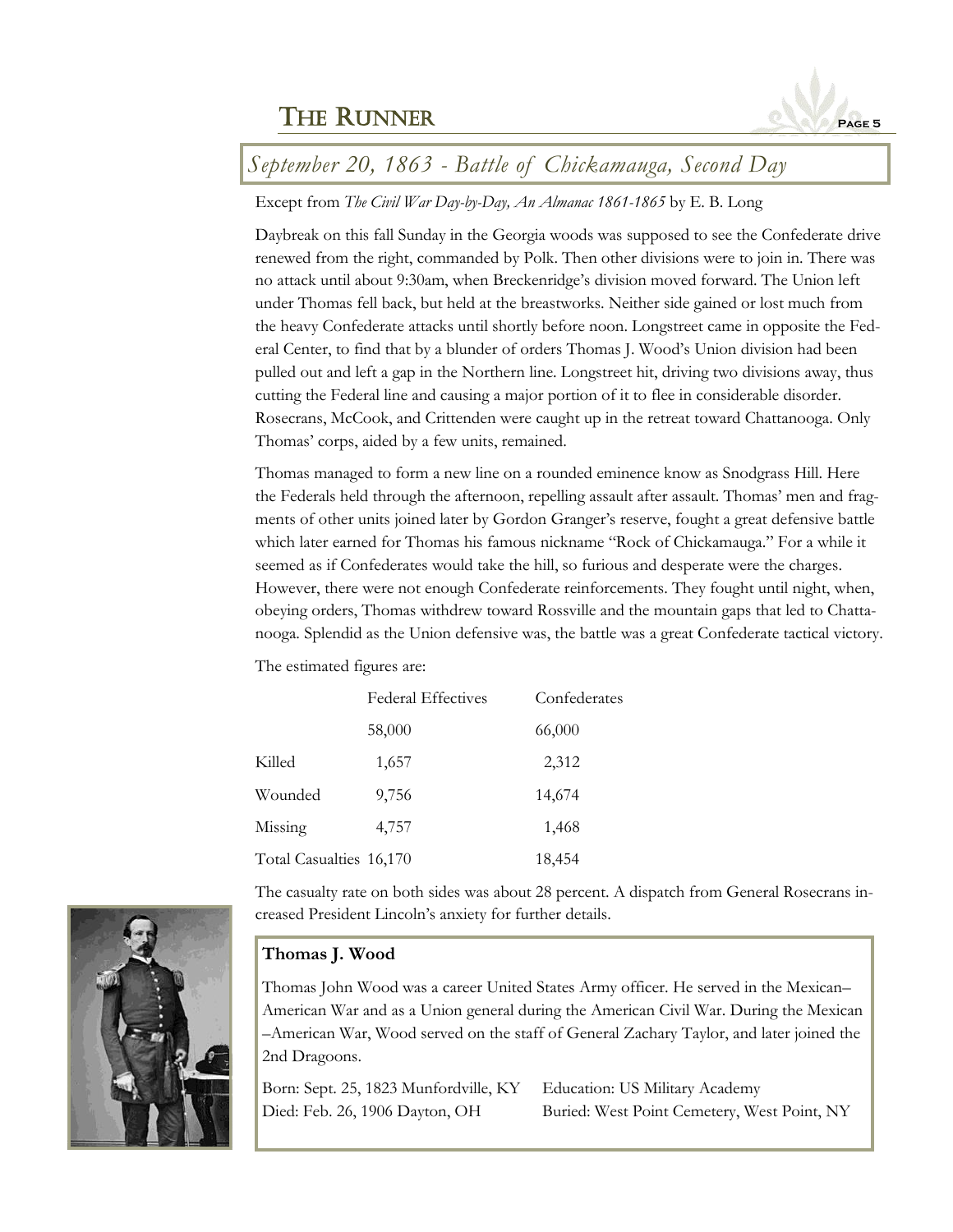













### **CFCWRT Upcoming Events**

| April 9, 2020        | <b>William Brown</b> - Wartime N C Governor Zebulon Vance |
|----------------------|-----------------------------------------------------------|
| May 14, 2020         | <b>Douglas Waller</b> (Author) - Lincoln's Spies          |
| <b>June 11, 2020</b> | <b>Battle of Cedar Creek, VA</b> Bill Jayne, Moderator    |

## **March Raffle Winners**



**Chancellorsville - Ed Gibson U. S. Grant - Jim Gannon Lee's Terrible Swift Sword - Braxton Williams The Mutiny at Brandy Station - Jim Horton Before Antietam - Jim Wagner**

If you have books, prints, or other items that you would like to donate to the raffle, contact Raffle Master **[Ed Gibson](mailto:egibson759@aol.com)** before our next meeting. The raffle is one of the components which the CFCWRT uses to fund our activities and our speakers. Please take part in our raffle by contributing items and/or purchasing tickets.

## **New Member - Welcome!**

Thomas (Tom) Christianson, Kure Beach, spent several military tours, followed by a civilian career with DOD, as a historian and frequent battlefield tour director. Welcome Aboard !

#### March 14, 1862

In Washington, Mr. Lincoln tried to explain that compensated emancipation of the slaves "would not be half as onerous, as would be an equal sum, RAISED NOW, FOR THE INDEFINITE PROSECUTION OF THE WAR."

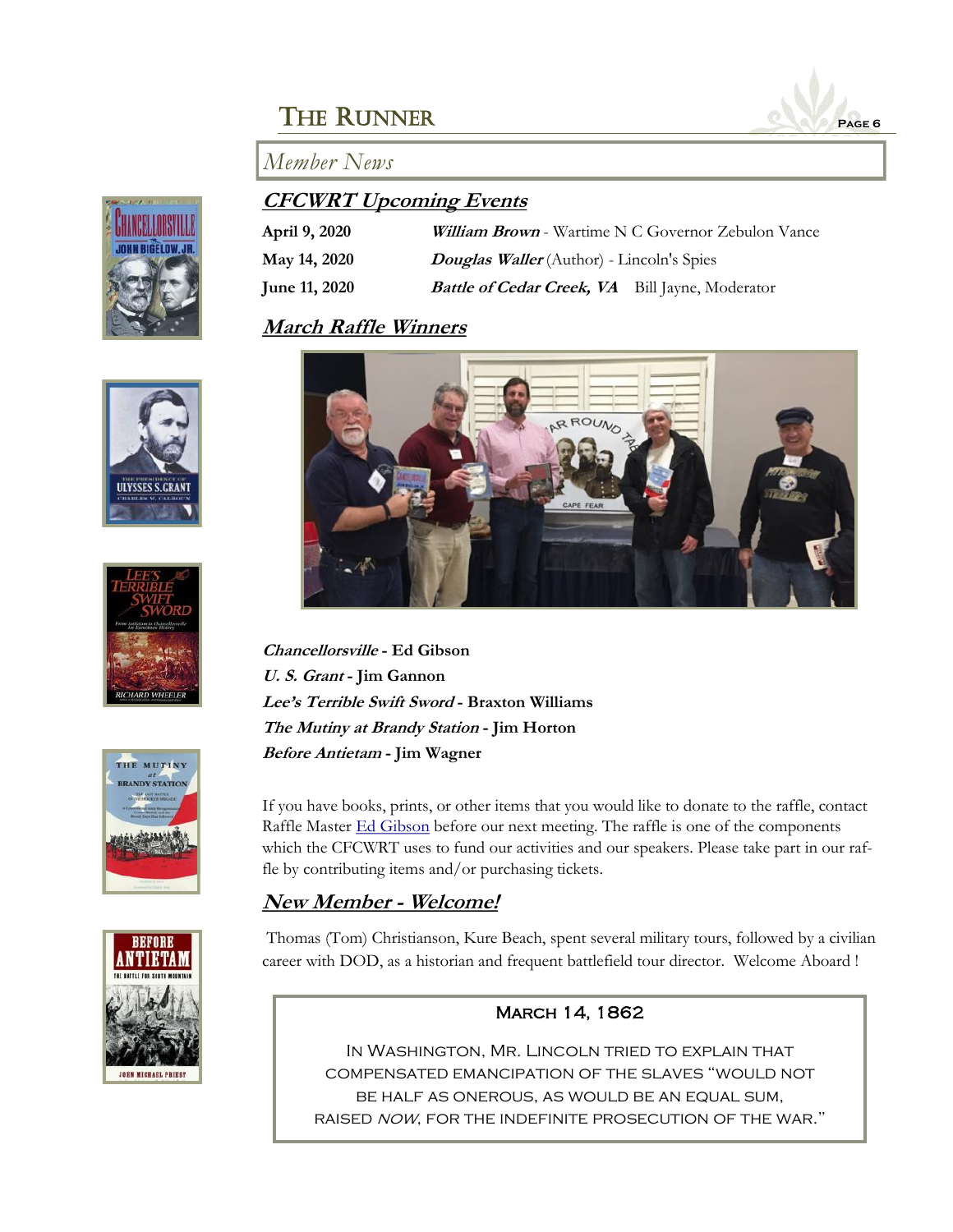

*Member News, cont.*

## **The 155th Anniversary of the Fall of Fort Anderson**

Winter of 1865. The Gibraltar of the South, Fort Fisher, had just fallen to Union forces. The end of the Civil War was in sight. Before the break of dawn on February 19, 1865, Confederate troops were forced to evacuate the last major defensive fortification on the lower Cape Fear, Fort Anderson.

CFCWRT Members attending the 155th anniversary of the fall of Fort Anderson on February 22nd.



Ed Gibson was at the Information Tent for the *Sons of Union Veterans*  and Linda Lashley helped with the *United Daughters of the Confederacy* Information Table. Linda, also, had an ancestor in the western part of the state who fought in the Union army.

Bryan Hovey participated all weekend as a Confederate Ambulance Driver



## **Check it out**

American Battlefield Trust

Civil War 1864 - [Virtual Reality Experience -](https://www.youtube.com/watch?v=xuVHe-0r-BE) Full Version on YouTube 12 minutes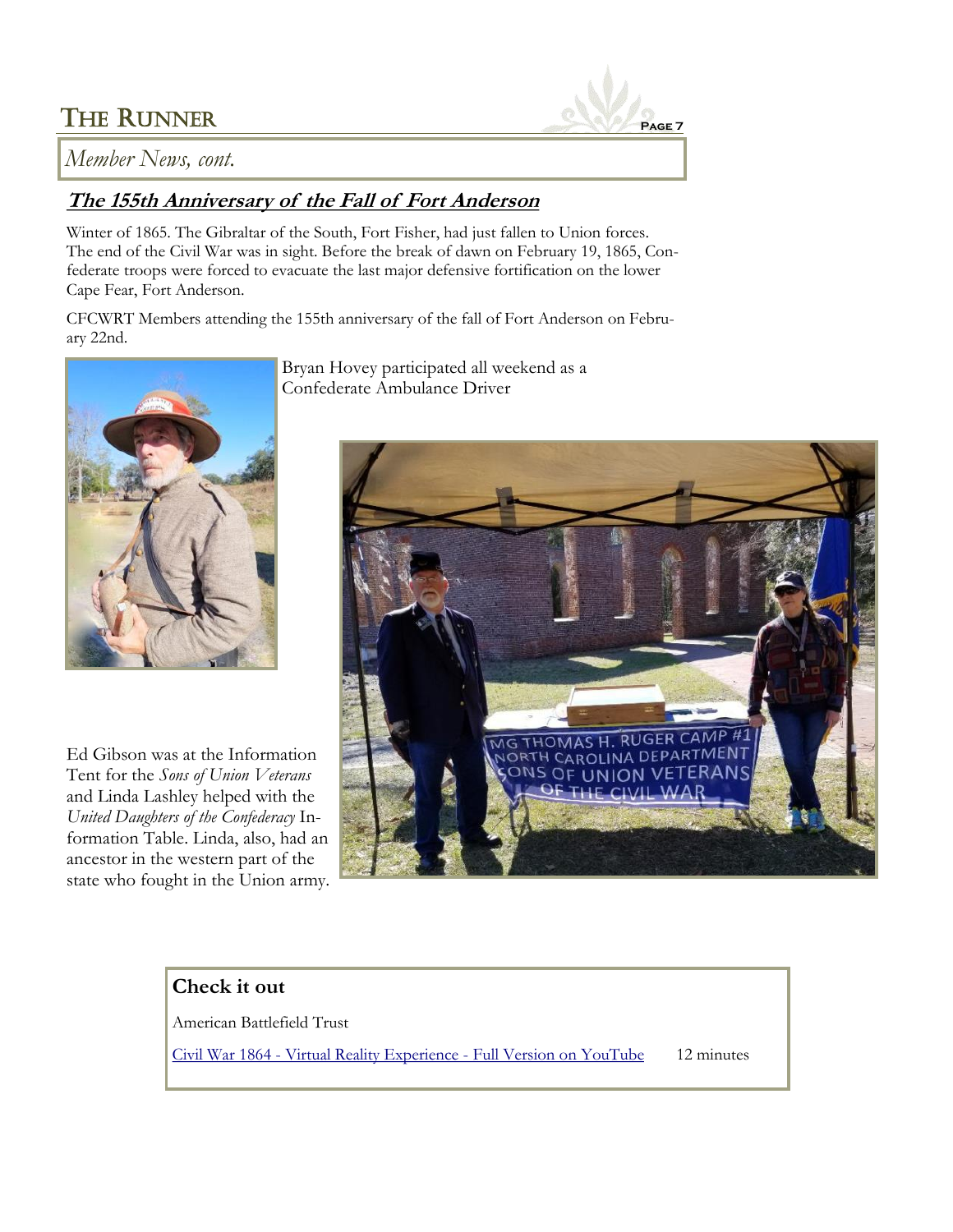## *Upcoming Events*

#### **March 14, 2020 [Hoop Skirts and Gun Powder](https://museumofthecapefear.ncdcr.gov/events/hoop-skirts-and-gunpowder)**

Museum of the Cape Fear (Fayetteville): Saturday, 2:00PM, 2nd floor at the Arsenal Exhibit March is Women's History Month. It is also the month where a lot of history happened at the



Fayetteville Arsenal. In combining both observances, the Museum of the Cape Fear, is pleased to present for a second consecutive year Hoop Skirts and Gunpowder: A Woman of the Fayetteville Arsenal. Admission is free.

*Hoop Skirts and Gunpowder: A Woman of the Fayetteville Arsenal* is one-of-a-kind, one-woman show by Lee Ann Rose of Williamsburg, VA. The presentation will include describing what women did in the arsenals, the jobs women performed in the Civil War, and comparisons between the freedoms and dangers arsenal workers had with the continued responsibility of domestic life. Was the danger worth this new ex-

United States Arsenal at Fayetteville

perience of working outside the home, which allowed her a little more independence? Hear from one of the women who took to the arsenal's work and away from her domestic life.

#### **April 4, 2020 Reconstruction Symposium**

Enjoy three lectures, a panel discussion, and lunch in beautiful Southport, NC. Registration required. **Dr. Angie Zombek** (UNC - Wilmington), Competing Visions of the Post-War World: Military Reconstruction and Southern Resistance in North Carolina. **Dr. Adam Domby** (College of Charleston), North Carolina's unique memory of reconstruction. **Dr. Stephen West** (Catholic University of America), Reconstruction in the Carolinas in the Eyes of the Nation.  $NC$ [Maritime Museum at Southport,](https://ncmaritimemuseumsouthport.com/) 204 E. Moore St. Southport, NC 28461

#### **April 25-26, 2020 [Annual Living History Weekend](http://portoplymouthmuseum.org/events/living-history-weekend/)**

Washington County Historical Society is now celebrating its 30th anniversary, the Annual Living History Weekend is one of North Carolina's premier Civil War events.

April 25th - 11:00 am to 9:00 pm and April 26th 2:00 pm to ???

For more information, go click the link, call the Port o' Plymouth Museum at (252) 793-1377, or send an [email inquiry](mailto:admin@portoplymouthmuseum.org) . Advance ticket sales begin March 1, 2020.

#### **June 12-17, 2020 [Civil War Institute 2020 Summer Conference](https://www.gettysburg.edu/civil-war-institute/summer-conference/)**

The Civil War Institute is hosting a premiere annual summer conference bringing leading historians and diverse public audiences together for lectures, battlefield tours, small group discussions, and roundtable conversations about the Civil War era.

For 2020, we are excited to feature leading Civil War scholars, Harold Holzer, Catherine Clinton, Brian Wills, Jeffry Wert, Carol Reardon, and Scott Hartwig within our lineup of more than 40 distinguished speakers and tour guides. The conference will feature a wide range of topics, including POW prison escapes, soldier impressment, the Civil War in the West, the guerrilla experience, and more. The 2020 program will also debut debates between leading scholars about Civil War generalship. This year's topics include George B. McClellan at Antietam, James Longstreet, and Nathan Bedford Forrest.



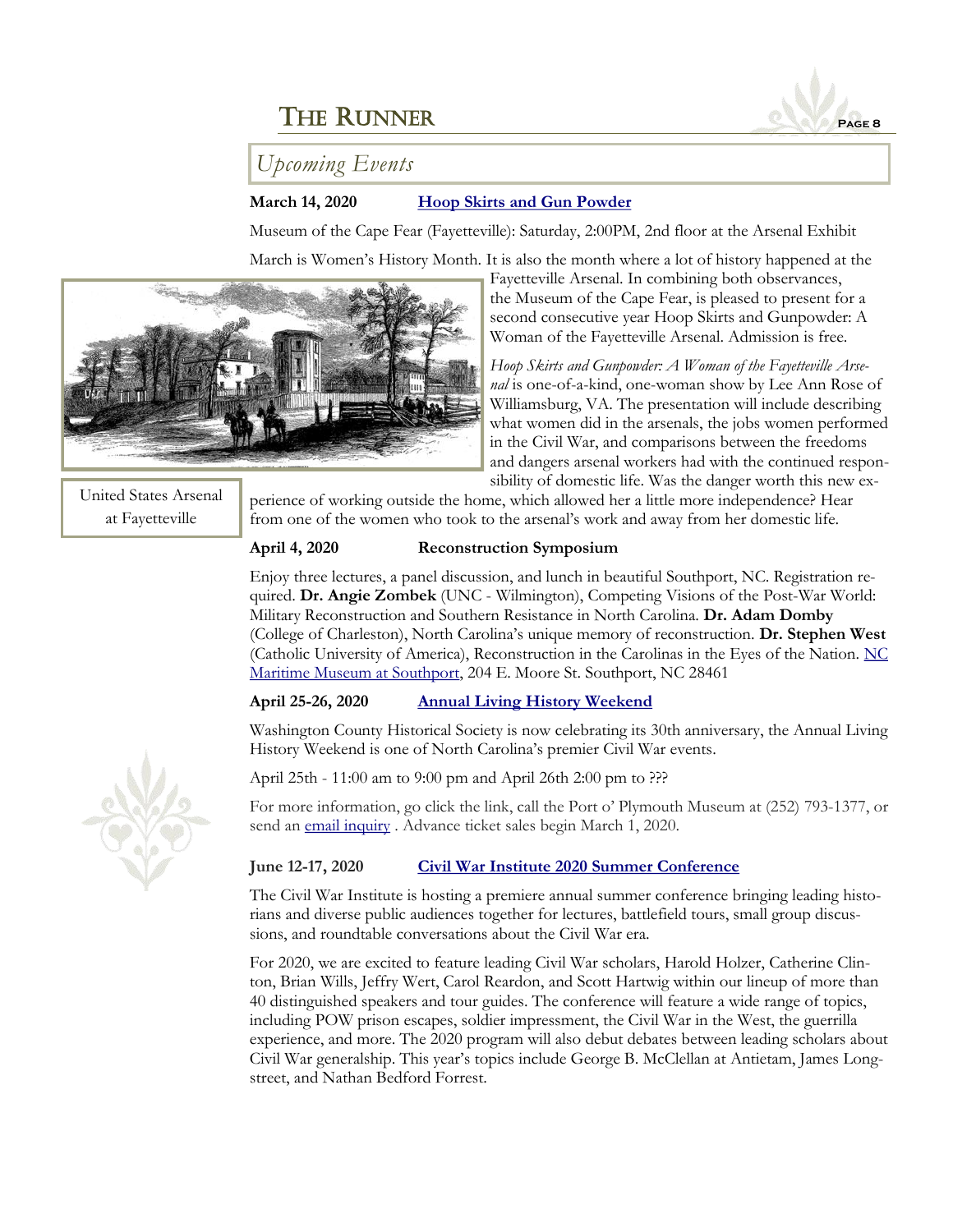

### *Trivia Answers*



Thomas Morris Chester



Galusha Pennypacker



Oliver Wendell Holmes Jr.



- 1. Thomas Morris Chester was offered the opportunity by the Philadelphia Press in August 1864 to serve as a reporter on the frontlines, focusing especially on black troops, he took the assignment immediately. He was the first African American to serve as a war correspondent for a major daily newspaper. What was probably uppermost in his mind was the chance to tell a large white audience the truth about black men in combat. And he wasn't about to let that opportunity slip by. Assigned to the frontlines, Chester spent most of his time with the Army of the James, which had large numbers of black troops, fighting near the cities of Petersburg and the Confederate capital, Richmond. His numerous dispatches covered in detail the clashes between both armies, the extraordinary bravery of the Union soldiers, white and black, and the names of the men killed and wounded.
- 2. Galusha Pennypacker is to this day the youngest person to hold the rank of Brigadier General in the US Army. During the Second Battle of Fort Fisher at Wilmington, North Carolina, on January 15, 1865, Colonel Pennypacker was severely wounded while crossing enemy lines. In spite of his wounds, he continued to led his men in a charge over a traverse, captured the fort and planted the colors of the 97th Pennsylvania Infantry Regiment in the Confederate compound. For gallantry in the face of the enemy, he was awarded the Medal of Honor. After convalescing, he was promoted to Brigadier General at age 20, making him the youngest officer to hold the rank of general in the US Army to this day. For his war service, he was brevetted Major General US Army on March 13, 1865.
- 3. Oliver Wendell Holmes, Jr., a future justice of the U.S. Supreme Court, was wounded three times during the Civil War at Ball's Bluff, Antietam, and Chancellorsville. Holmes graduated from Harvard College in 1861, but the most formative influence on his life was his service in the Civil War. Serving for two years in the 20th Massachusetts Volunteer Infantry, Holmes was shot just above the heart at Ball's Bluff and then in the neck at Antietam; sick with dysentery, he missed the fighting at Fredericksburg, where his unit suffered calamitous losses. At the battle known as the Second Fredericksburg, he was shot again, this time in the foot. After recuperating for eight months at home, he took a position in the Sixth Corps and witnessed the unspeakable carnage of the campaign known as the Wilderness, where the losses averaged, he calculated, about 3,000 a day. Discharged in 1864, he was forever changed. He was seriously wounded three times, experiences that led him to develop a harsh, unsentimental view of life as endless conflict, with an individual's destiny in the hands of an almost whimsical Fate.
- 4. Senator John J. Crittenden of Kentucky had two sons who became major generals during the Civil War--one for the North and one for the South. One of Crittenden's sons, George B. Crittenden, became a general in the Confederate Army. Another son, Thomas Leonidas Crittenden, became a general in the Union Army.
- 5. The Battle of Chickamauga, fought on September 18-20, 1863, was the most significant Union defeat in the Western Theater, and involved the second-highest number of casualties after the Battle of Gettysburg. In popular histories, it is often said that Chickamauga is a Cherokee word meaning "river of death".